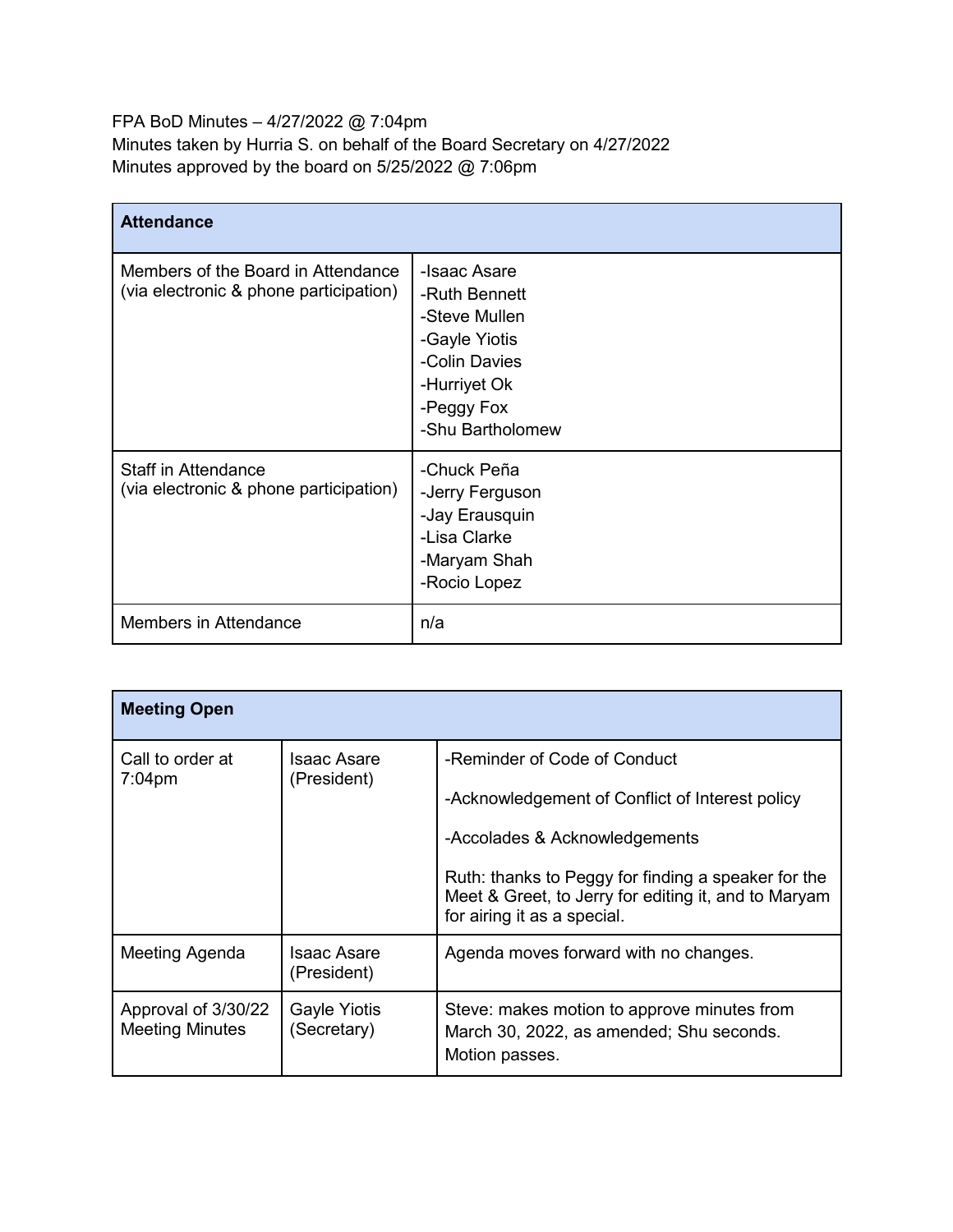| <b>Staff Reports</b>                    |                  |                                                                                                                                                                                                                                            |
|-----------------------------------------|------------------|--------------------------------------------------------------------------------------------------------------------------------------------------------------------------------------------------------------------------------------------|
| Chuck Peña<br><b>Executive Director</b> |                  | The refrigerator in the kitchen died and Jay has<br>ordered a replacement fridge for the members,<br>which was successfully installed and the old one<br>hauled away.                                                                      |
|                                         |                  | The website went down on the 20 <sup>th</sup> for about an<br>hour, due to an error with Spinitron and was<br>remedied by the web developer, with Arcelious and<br>Sumit working into the night to address the<br>problem.                 |
|                                         |                  | Rocio arranged for FPA managers with subordinate<br>staff to take a Preventing Harassment webinar.<br>Rocio will also coordinate providing a webinar on<br>preventing harassment appropriate for participation<br>by non-managerial staff. |
|                                         |                  | Ruth: were those sessions from the HR company?                                                                                                                                                                                             |
|                                         |                  | Chuck: they were from ADP, as we pay for those<br>additional services.                                                                                                                                                                     |
| Engineering                             | Arcelious Joyner | n/a                                                                                                                                                                                                                                        |
| Outreach                                | Jerry Ferguson   | Three covered events gave FPA a sponsorship and<br>we were able to reach approximately a thousand<br>people due to those sponsorships.                                                                                                     |
| Training                                | Jay Erausquin    | Action item requested: revisions to the Operations<br>Manual regarding policies pertaining to the new<br>recording pod for board approval.                                                                                                 |
|                                         |                  | Gayle: makes motion to approve requested<br>changes to the Operations Manual; Peggy<br>seconds. Motion passes.                                                                                                                             |
|                                         |                  | Announcements regarding these changes will be<br>sent out to the members. Have almost completed<br>the guide for the studio, a video tutorial will then be                                                                                 |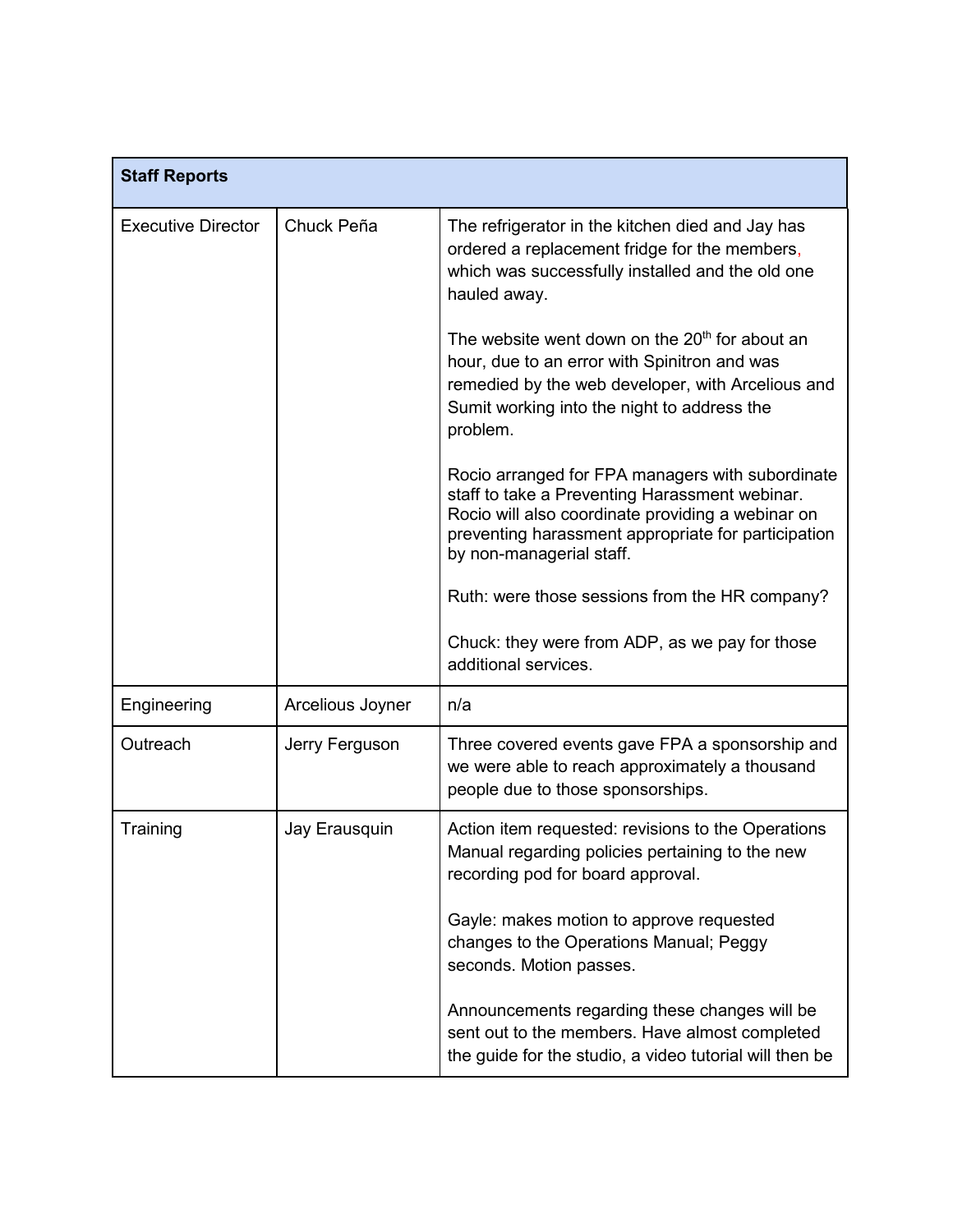|                       |             | completed and we hope to introduce the new studio<br>to the members by June.                                                                                                                                                                                                                                                                                                                                                                                                  |
|-----------------------|-------------|-------------------------------------------------------------------------------------------------------------------------------------------------------------------------------------------------------------------------------------------------------------------------------------------------------------------------------------------------------------------------------------------------------------------------------------------------------------------------------|
| Production            | Lisa Clarke | Nothing to report at this time.                                                                                                                                                                                                                                                                                                                                                                                                                                               |
| Programming           | Maryam Shah | Katie Donvan has completed week 5 of her training.<br>Podcasting special will air across all 3 channels<br>and an email will be sent May 1 <sup>st</sup> with the YouTube<br>link. In regards to the website going down, the web<br>stream was still functional, and a separate link was<br>sent to the radio producers. FPA's web developer<br>found an issue with the Spinitron software linked to<br>the site and temporarily deactivated it until the<br>issue was fixed. |
|                       |             | Gayle: do the numbers in the report represent re-<br>aired programs?                                                                                                                                                                                                                                                                                                                                                                                                          |
|                       |             | Maryam: the numbers in the report only count the<br>first airings of new programs.                                                                                                                                                                                                                                                                                                                                                                                            |
| <b>Office Manager</b> | Rocio Lopez | Have started sending monthly instructor-led<br>webinars assigned to the staff and most<br>departments are taking advantage of these.                                                                                                                                                                                                                                                                                                                                          |
|                       |             | Income statement reporting is as of March 31st.<br>Cox total income up \$7K from last year and Verizon<br>total income down \$12K from last year. 3 <sup>rd</sup> quarter<br>payments have not yet been received.                                                                                                                                                                                                                                                             |
|                       |             | Staff productions up \$5K, office rental income up<br>\$11K, training income up \$6K, other dividend<br>income up \$27K, salaries and benefits up \$99K,<br>facility expense down \$18K, and office operations<br>expense down \$14K. Marketable securities up<br>\$482K, accounts receivable down \$13K, fixed<br>assets and equipment are up.                                                                                                                               |
|                       |             | We should be at about 75% of the expected<br>budget. Cox and Verizon projected budgets are at<br>75% and 80%. Fee for service is below the<br>budgeted amount due to COVID-19, net training is<br>below the expected budget amount, fees are up<br>due to collected payments for lockers. Membership                                                                                                                                                                          |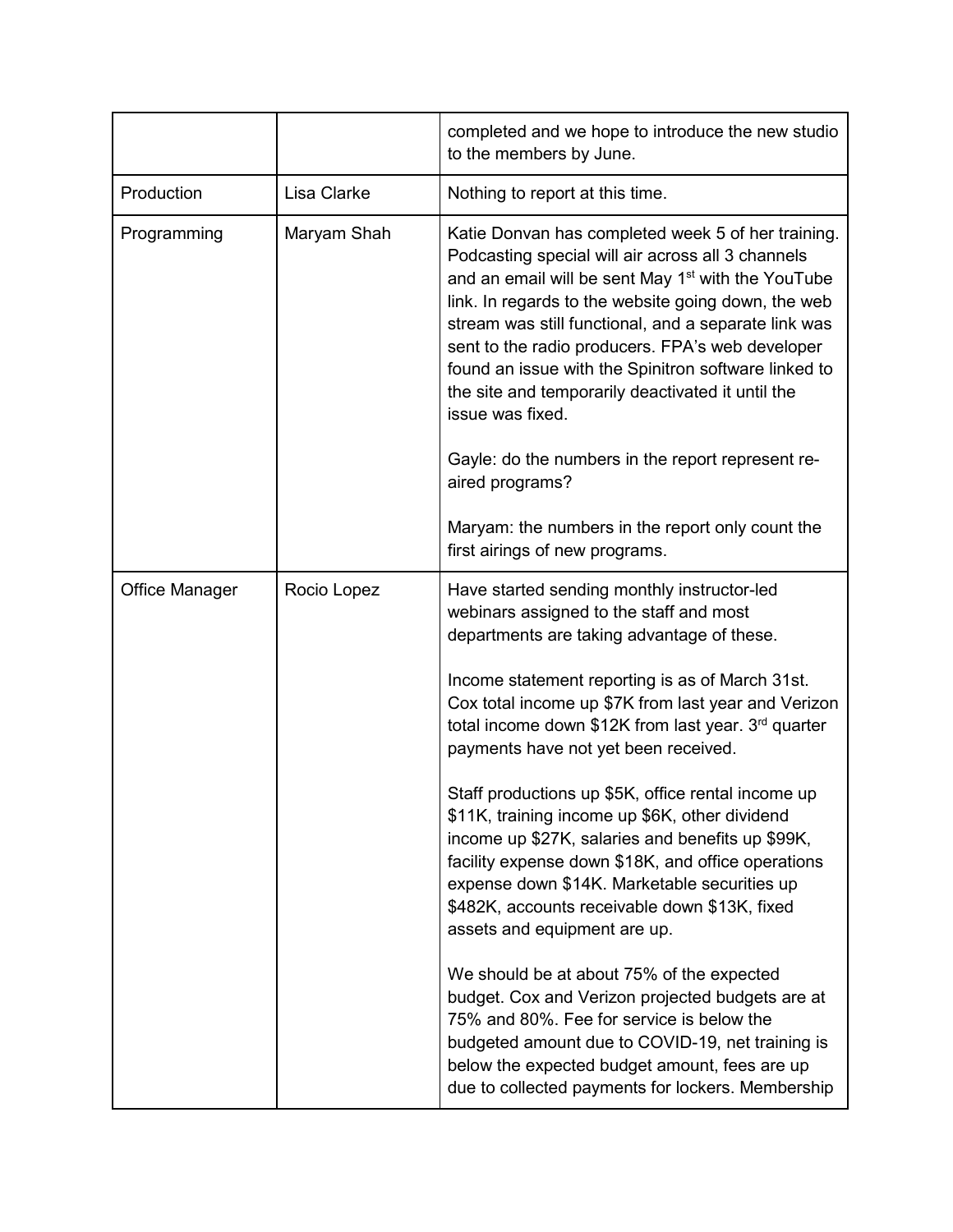|  | is below expected amount due to a lack of<br>members. Interest and dividend income exceeds                |
|--|-----------------------------------------------------------------------------------------------------------|
|  | the budget due to deposits. We do not include gain or<br>loss on sale of assets in the comparison budget. |

| <b>Committee Reports</b>   |                                                  |                                                                                                                                                                                                                                                                                                                                                                                                                           |
|----------------------------|--------------------------------------------------|---------------------------------------------------------------------------------------------------------------------------------------------------------------------------------------------------------------------------------------------------------------------------------------------------------------------------------------------------------------------------------------------------------------------------|
| <b>Finance Committee</b>   | <b>Steve Mullen</b>                              | In touch with board members regarding the Edward<br>Jones numbers previously presented. Dan Burnett<br>will be helping with alternative investment<br>programs to compare to Edward Jones.                                                                                                                                                                                                                                |
| Performance<br>Management  | Gayle Yiotis                                     | Nothing to report at this time.                                                                                                                                                                                                                                                                                                                                                                                           |
| Membership<br>Development  | <b>Ruth Bennett &amp;</b><br><b>Colin Davies</b> | Meet & Greet recording was longer than usual due<br>to all of the questions received. Michael O'Connell<br>would like to tour the new podcast room when it's<br>ready and is willing to teach any classes about<br>podcasting.<br>Colin: is it time to have an in-person Meet & Greet?<br>Isaac: perhaps a hybrid session could be planned<br>for the next Meet & Greet?<br>Chuck: there has been an increase in COVID-19 |
|                            |                                                  | cases in the area, partly due to the lack of masks,<br>and social distancing is still being enforced at FPA.<br>The situation should be evaluated depending on<br>the COVID-19 case levels at the time.                                                                                                                                                                                                                   |
| Outreach                   | Shu Bartholomew                                  | Nothing to report at this time.<br>Isaac: spoke with Shu about coming up with an<br>outreach plan and will assemble a committee to                                                                                                                                                                                                                                                                                        |
|                            |                                                  | bring the plan to the board.                                                                                                                                                                                                                                                                                                                                                                                              |
| Operations                 | Hurriyet Ok                                      | Nothing to report at this time.                                                                                                                                                                                                                                                                                                                                                                                           |
| Promotional<br>Development | Peggy Fox                                        | Looking into a possible name change for the<br>organization such as Nova Media, Nova Media                                                                                                                                                                                                                                                                                                                                |